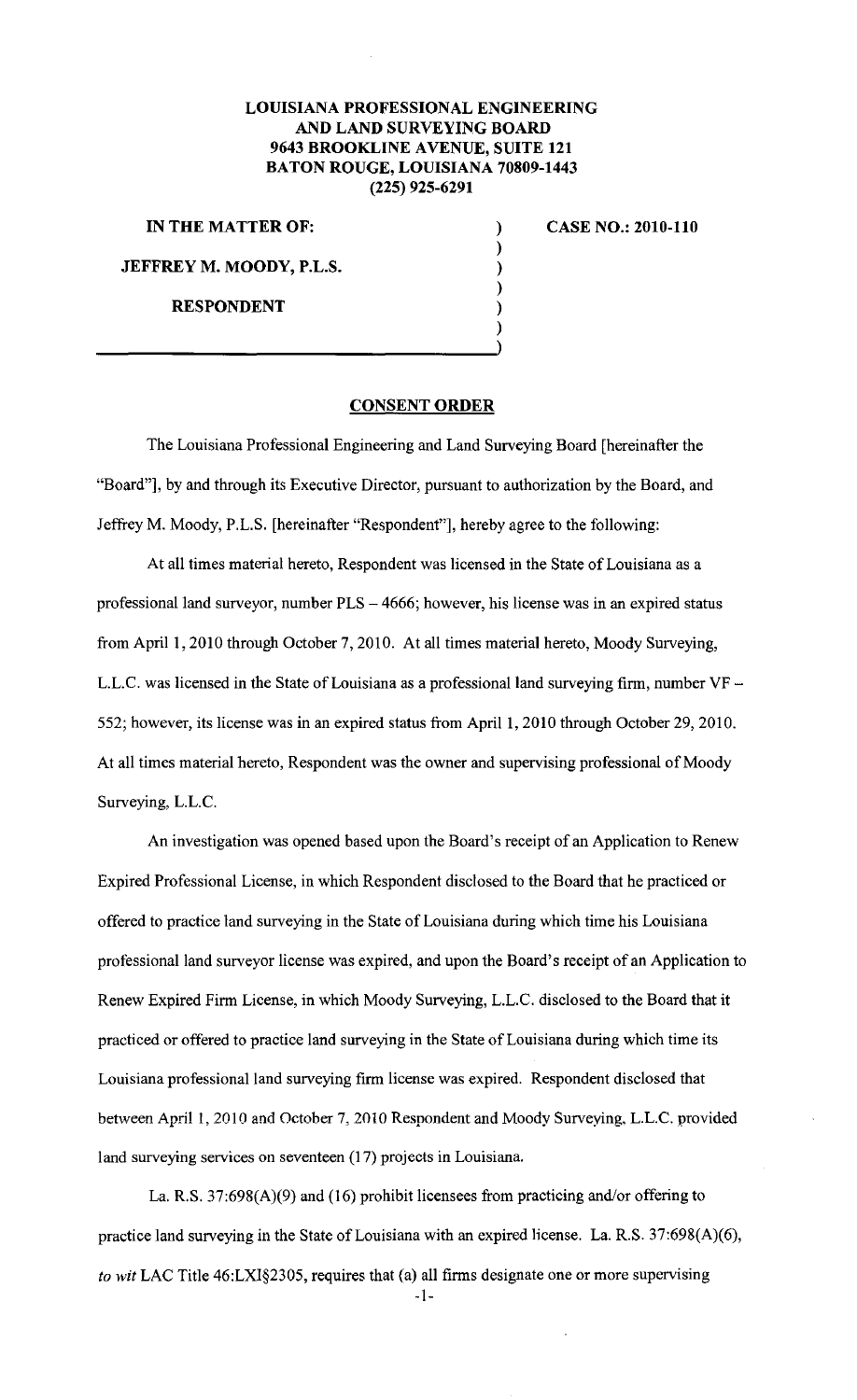professionals who are active employees of the firm and (b) all professional services provided by a firm must be performed under the responsible charge of one or more of its supervising professionals. La. R.S. 37:698(A)(12) prohibits licensees from aiding or assisting another person in violating the laws and/or rules of the Board. La. R.S. 37:698(H) permits the Board to take disciplinary action against persons who violate La. R.S. 37:698(A)(9), (12) and (16) and La. R.S. 37:698(A)(6), *to wit* LAC Title 46:LXI§2305, upon a finding of guilt following the preferral of charges, notice and hearing and a majority vote of its entire membership authorized to participate in the proceeding. La. R.S. 37:698(A)(6), (9), (12) and (16), La. R.S. 37:698(H) and LAC Title 46:LXI§2305 were in effect at all times material hereto.

It is undisputed that (a) Respondent's license to practice and/or offer to practice land surveying in Louisiana was expired from April 1, 2010 through October 7, 2010, (b) Moody Surveying, L.L.C.'s license to practice and/or offer to practice land surveying in Louisiana was expired from April 1, 2010 through October 29, 2010, (c) from April 1, 2010 to October 7, 2010 Respondent and Moody Surveying, L.L.C. practiced and/or offered to practice land surveying in Louisiana, (d) from April 1, 2010 to October 7, 2010 Moody Surveying, L.L.C. practiced and/or offered to practice land surveying in Louisiana without a supervising professional whose license was in an active status and (e) Respondent aided or assisted Moody Surveying, L.L.C. in violating the laws and/or rules of the Board.

By letter dated January 14,2011, the Board gave notice to Respondent that it was considering the preferral of charges against Respondent on the grounds that he may have violated La. R.S. 37:698(A)(9) and (16), relative to practicing and/or offering to practice land surveying in the State of Louisiana with an expired license, and La. R.S. 37:698(A)(12), relative to the aiding or assisting of another person in violating the laws and/or rules of the Board.

Wishing to dispense with the need for further disciplinary action and to conclude the instant proceeding without further delay and expense, for the purpose of this proceeding only, Respondent and the Board do hereby enter into this Consent Order, in which Respondent of his own free will consents to the issuance of a Consent Order by the Board, wherein Respondent agrees to (a) pay a fine of five hundred (\$500.00) dollars, (b) pay administrative costs of two hundred eighty-seven and 80/100 (\$287.80) dollars, (c) pay past unpaid renewal fees of one hundred eighty (\$180.00) dollars, (d) successfully complete the Board's online Louisiana Laws

-2-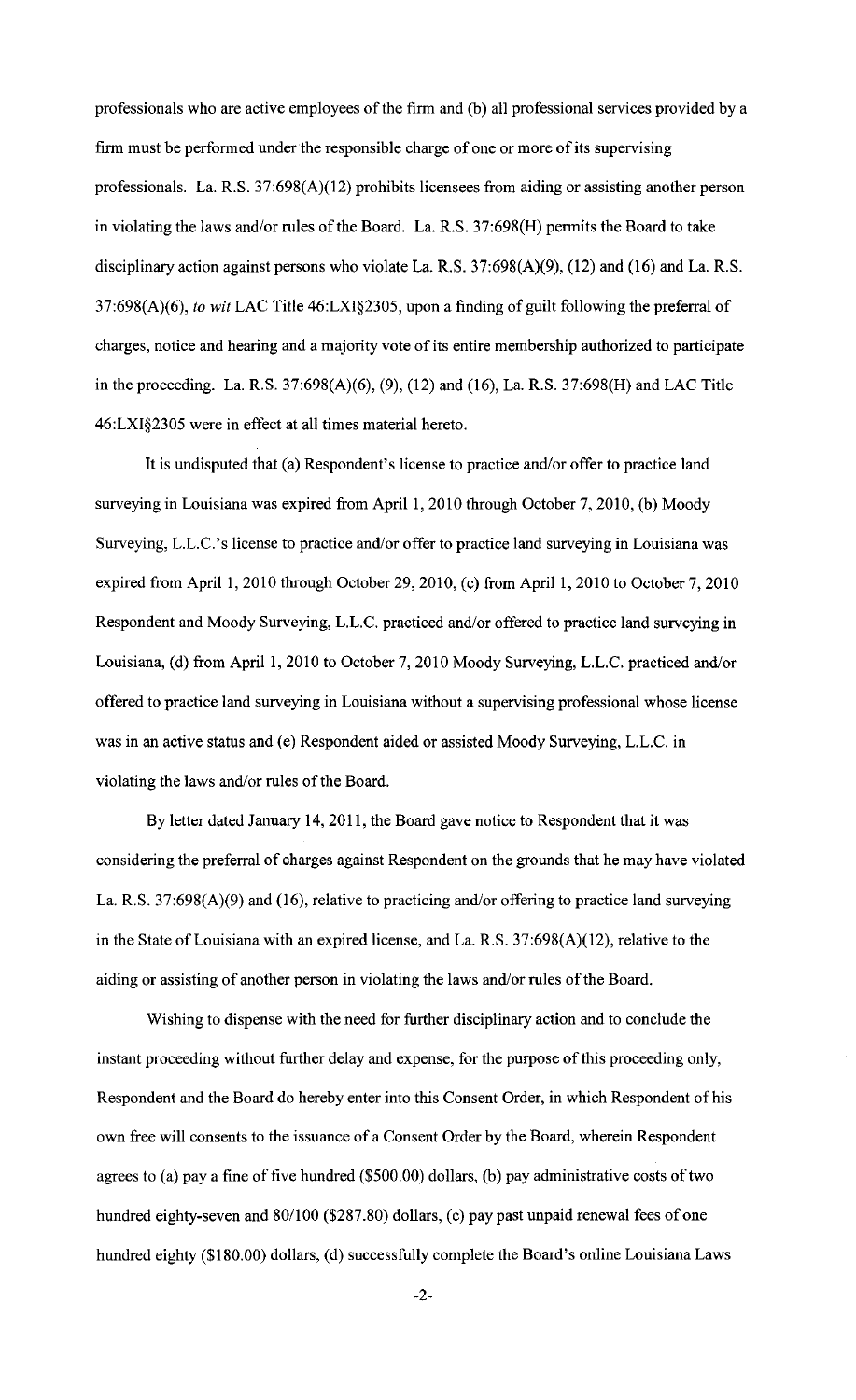and Rules Quiz, (e) a letter of reprimand, and (f) the publishing of this Consent Order on the Board's website and a summary of this matter in the Board's official journal, the Louisiana Engineer and Surveyor Journal, and the reporting of this matter to the National Council of Examiners for Engineering and Surveying (NCEES), identifying Respondent by name.

Respondent acknowledges violations of the referenced laws and/or rules regarding the practicing of and/or offering to practice land surveying in the State of Louisiana with an expired license and the aiding or assisting of another person in violating the laws and/or rules of the Board. Respondent acknowledges awareness of said laws and/or rules and states that he will comply with all applicable laws and rules henceforth. Respondent has been advised of his right to be represented by counsel before the Board and/or to appear at any hearing personally or by counsel and present witnesses and evidence in his own behalf, and he hereby waives this right and his right to appeal; and he states affirmatively that he has been afforded all administrative remedies due him under the law.

Therefore, in consideration of the foregoing and by signing this Consent Order, Respondent does hereby waive his right to a hearing before the Board, to the presenting of evidence and witnesses in his behalf, to Findings of Fact and Conclusions of Law in this case, and to judicial review of this Consent Order.

Respondent hereby represents (a) that he fully understands the meaning and intent of this Consent Order, including but not limited to its final and binding effect, (b) that he has voluntarily entered into this Consent Order and that no other promise or agreement of any kind has been made to or with him by any person whatsoever to cause the execution of this instrument and (c) that the sanctions set forth in this Consent Order do not prevent the Board from taking further disciplinary or enforcement action against Respondent on matters not specifically addressed in this Consent Order.

WHEREFORE, the Louisiana Professional Engineering and Land Surveying Board and Respondent agree that:

I. Respondent shall pay a fine of five hundred (\$500.00) dollars, which shall be tendered to the Board by certified check payable to the Board, due upon the signing of this Consent Order; and

-3-